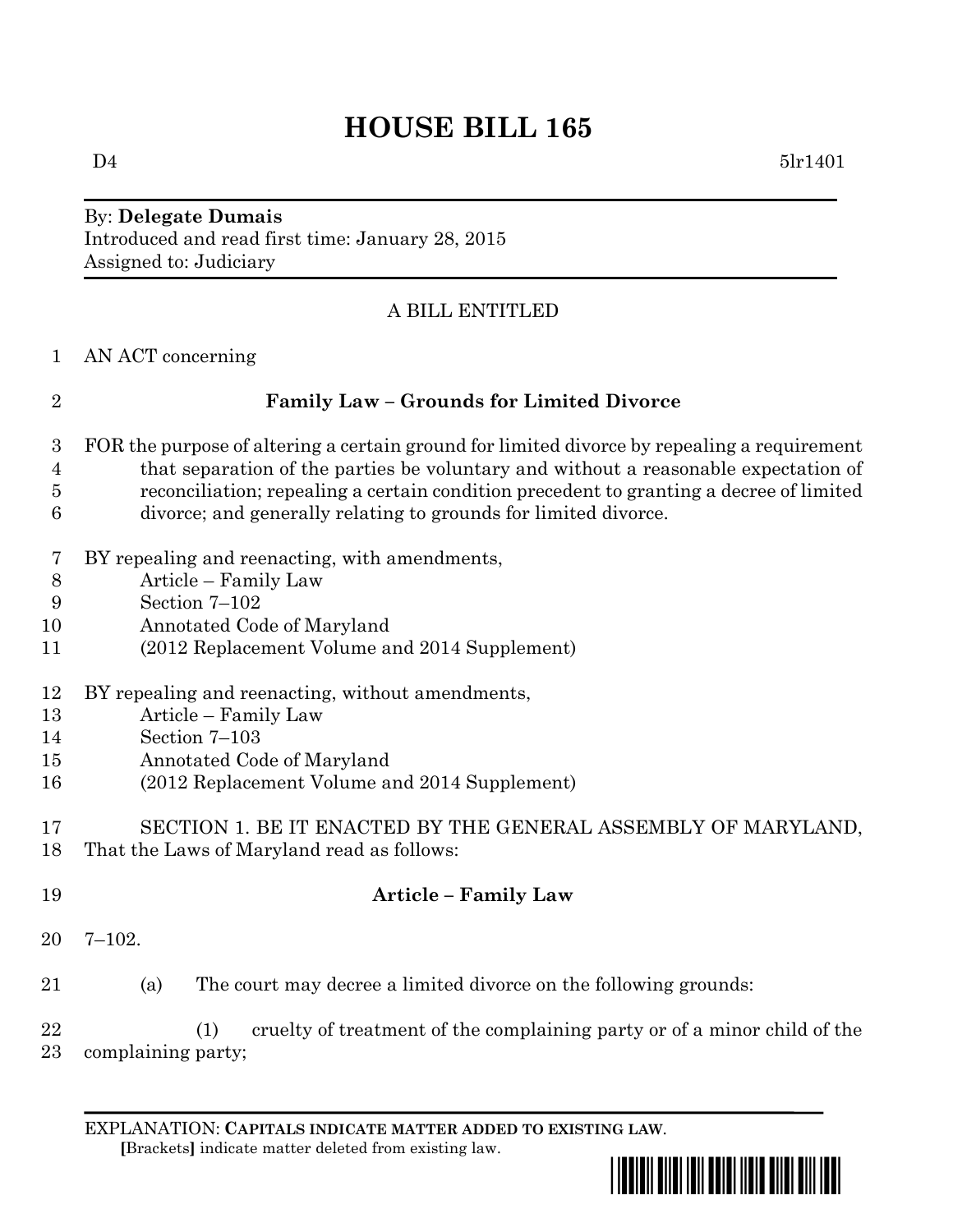**HOUSE BILL 165** (2) excessively vicious conduct to the complaining party or to a minor child of the complaining party; (3) desertion; or (4) **[**voluntary**]** separation, if**[**: (i)**]** the parties are living separate and apart without cohabitation**[**; and (ii) there is no reasonable expectation of reconciliation**]**. **[**(b) As a condition precedent to granting a decree of limited divorce, the court may: (1) require the parties to participate in good faith in the efforts to achieve reconciliation that the court prescribes; and (2) assess the costs of any efforts to achieve reconciliation that the court prescribes.**] [**(c)**] (B)** The court may decree a divorce under this section for a limited time or for an indefinite time. **[**(d)**] (C)** The court that granted a decree of limited divorce may revoke the decree at any time on the joint application of the parties. **[**(e)**] (D)** If an absolute divorce is prayed and the evidence is sufficient to entitle the parties to a limited divorce, but not to an absolute divorce, the court may decree a limited divorce. 7–103. (a) The court may decree an absolute divorce on the following grounds: 22 (1) adultery; (2) desertion, if: (i) the desertion has continued for 12 months without interruption before the filing of the application for divorce; (ii) the desertion is deliberate and final; and 27 (iii) there is no reasonable expectation of reconciliation;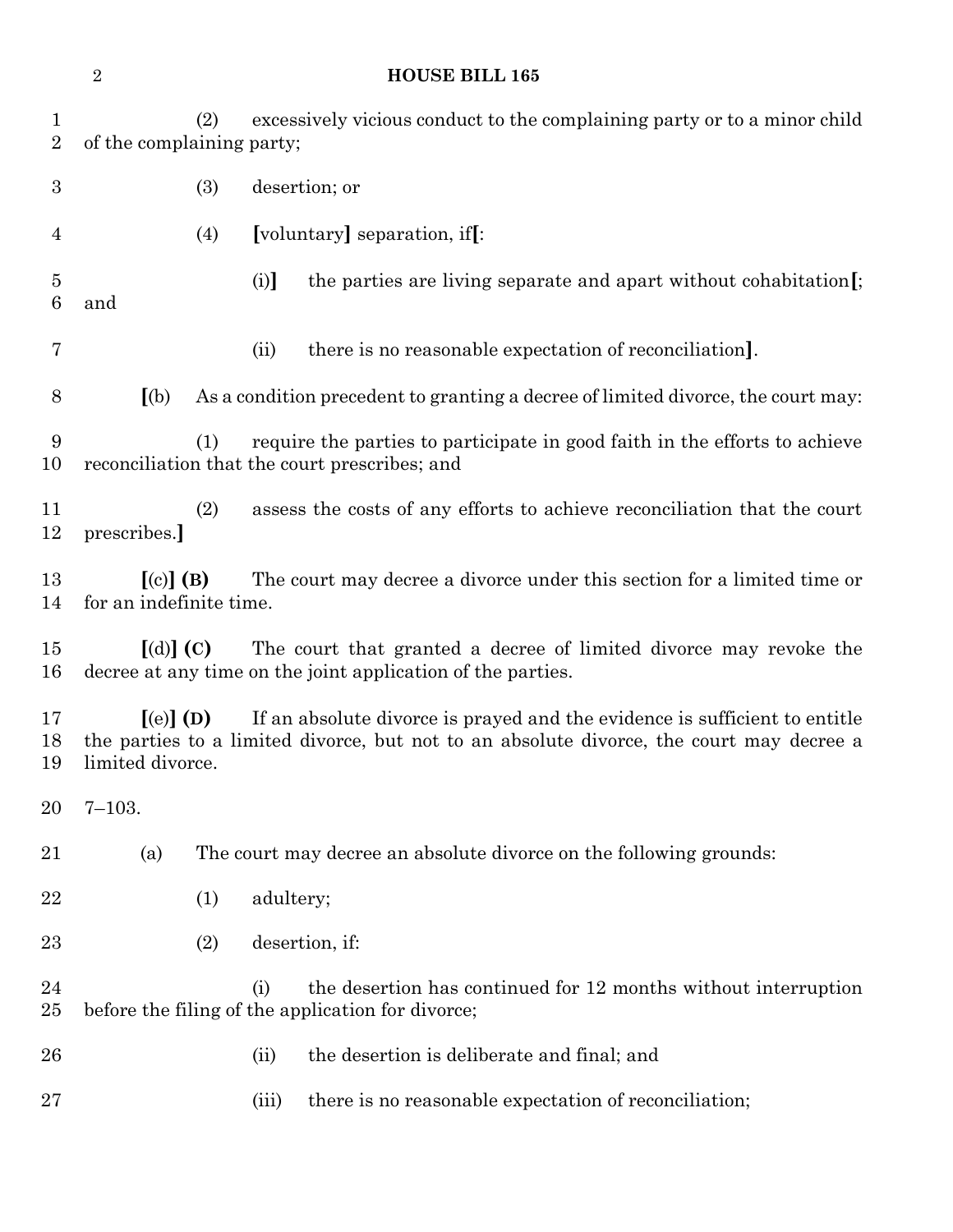#### **HOUSE BILL 165** 3

 (3) conviction of a felony or misdemeanor in any state or in any court of the United States if before the filing of the application for divorce the defendant has: (i) been sentenced to serve at least 3 years or an indeterminate sentence in a penal institution; and (ii) served 12 months of the sentence; (4) 12–month separation, when the parties have lived separate and apart without cohabitation for 12 months without interruption before the filing of the application for divorce; (5) insanity if: (i) the insane spouse has been confined in a mental institution, hospital, or other similar institution for at least 3 years before the filing of the application for divorce; 13 (ii) the court determines from the testimony of at least 2 physicians who are competent in psychiatry that the insanity is incurable and there is no hope of recovery; and 16 (iii) 1 of the parties has been a resident of this State for at least 2 years before the filing of the application for divorce; (6) cruelty of treatment toward the complaining party or a minor child of the complaining party, if there is no reasonable expectation of reconciliation; or (7) excessively vicious conduct toward the complaining party or a minor child of the complaining party, if there is no reasonable expectation of reconciliation. (b) Recrimination is not a bar to either party obtaining an absolute divorce on the grounds set forth in subsection (a)(1) through (7) of this section, but is a factor to be considered by the court in a case involving the ground of adultery. (c) Res judicata with respect to another ground under this section is not a bar to either party obtaining an absolute divorce on the ground of 12–month separation. (d) Condonation is not an absolute bar to a decree of an absolute divorce on the ground of adultery, but is a factor to be considered by the court in determining whether the divorce should be decreed. (e) (1) A court may decree an absolute divorce even if a party has obtained a limited divorce. (2) If a party obtained a limited divorce on the ground of desertion that at the time of the decree did not meet the requirements of subsection (a)(2) of this section, the